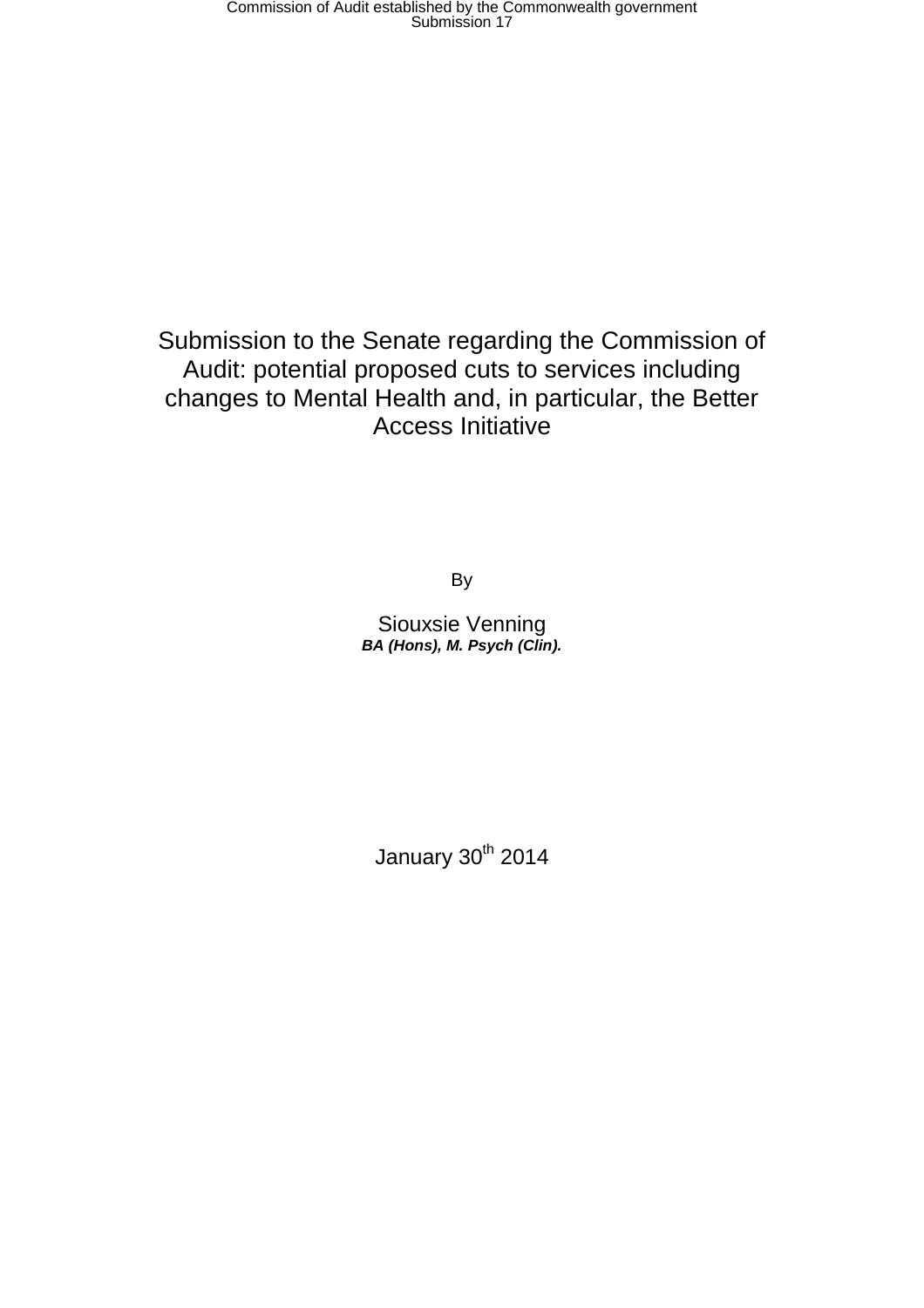Dear Senators and interested parties,

My name is Siouxsie Venning and I am a Clinical Psychologist in South Australia, practicing in Morphett Vale and Adelaide. I also practice as a visiting psychologist in Lismore, regional New South Wales. I have some concerns re the Federal Budget, and any potential proposed changes to the Medicare rebate system for psychologists and it's impact on Mental Health. I also have concerns regarding any cuts or co-payments to the Medicare system in general, as well as any proposed cuts to Mental Health. I was hoping to get both federal and state politicians to consider the impact, as I believe it has implications for both state and federal funded mental health. I also believe that the public should be made fully aware *any* proposed cuts, such that the people who are most likely to be affected by cuts are able to lodge submissions and have a fair hearing. It would be both naïve and arrogant for any government or commission to assume that they have the full knowledge of the on the ground impact of cutting services without the input of unbiased specialists in the field, patients, consumers and the Australian Public.

As I was only informed of the opportunity to lodge a submission, today, January 30<sup>th</sup>, I will be relatively brief. Attached is my previous submission to government regarding Better Access, which provides more detailed arguments on the impact of cuts to Mental Health. Many of the predictions outlined in these arguments I have observed first hand since cuts to the Better Access. I believe this has implications for any further cuts to Mental Health services, which might be proposed by the current committee.

I will firstly discuss the impact of reduced access to Mental Health Services, and draw on observations made over the past two years. These observations are made in relation to the Mental Health and the Better Access Initiative, which was subsequently significantly reduced by the, then Labour Government.

Certainly, since the reduction of Better Access sessions from 18 to 10 per year, I have seen clients remain ill and unproductive for longer periods. I have seen clients suffer from more disability, health problems, financial hardship, relationship difficulties and job loss than would likely have been the case if people were able to access an adequate number of sessions. I have seen a greater cost to the community in terms of people needing to access welfare payments, an increase in applications for the Disability Pension, an increase in Workcover cases, an increase in chronic health issues and an increase in people suffering from addiction issues (both in relation to substances and gambling). I believe that this is, at least in part a consequence of a reduction in Better Access funding, a reduction in funding for community programs, a reduction to both Federal and State mental health services, and the average person feeling a sense of powerlessness.

The new government has inadvertently heightened this sense of powerlessness by keeping people in the dark about policy and threatening to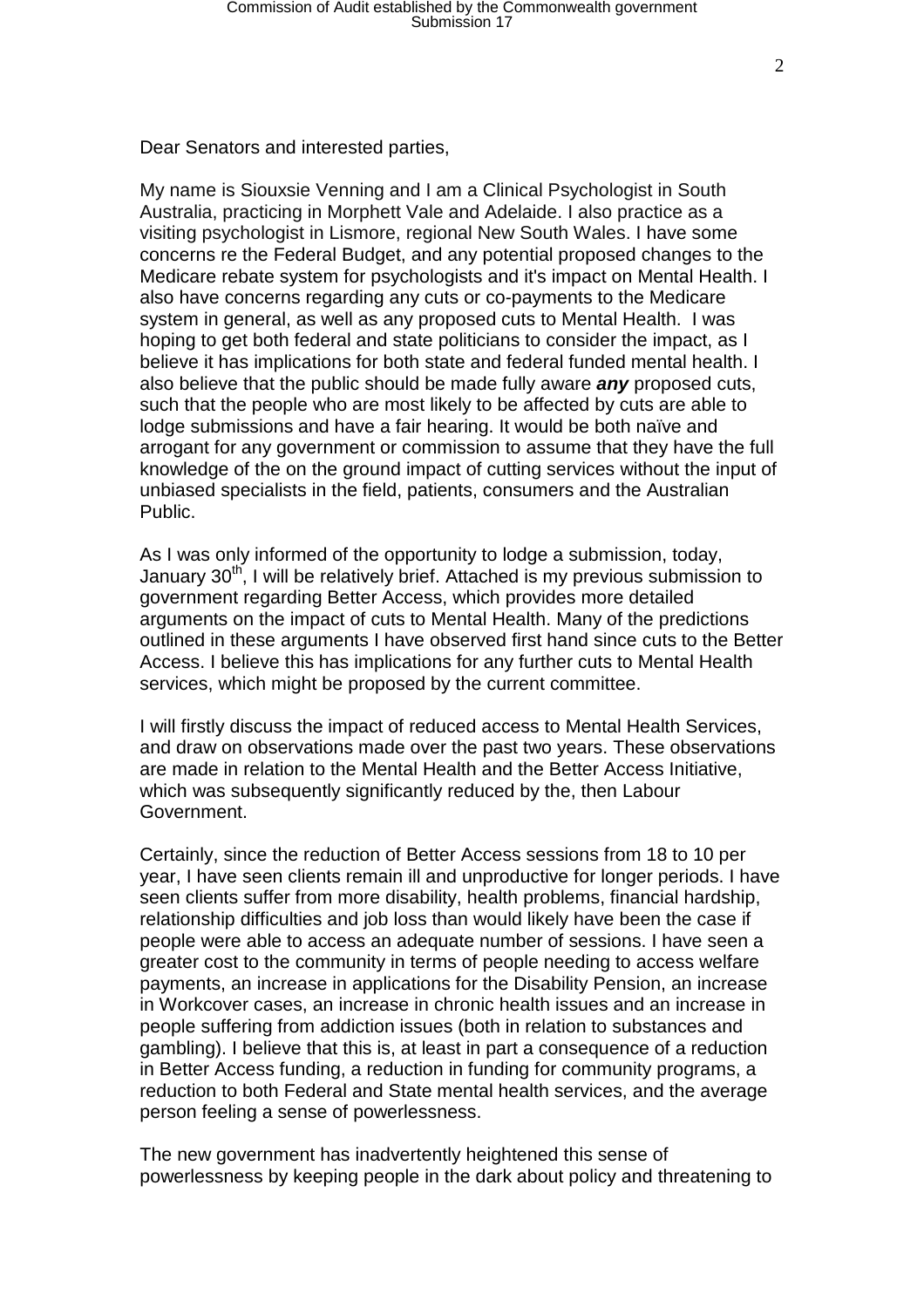do away with any media organizations (ABC, SBS) and/or programs (the Environmental Legal Service, the current Australian School Curriculum) that encourage critical thinking based on facts or which seek to provide unbiased or alternative points of view. It is a well-known fact in psychology that uncertainty and lack of information heighten anxiety. It also often follows that when people feel anxious or powerless mental health problems, substance misuse, violence and crime increases and that productivity decreases.

I would encourage this inquiry to advocate for the mental health and wellbeing of the public in the following ways:

1. By opposing any cuts to health and mental health services which are already struggling, and which are likely to see increased demand due to treatment constraints which were implemented by the previous government, State governments, and potentially this government, as well as due to uncertainty and powerlessness experienced by much of the population due to economic and political factors.

2. By opposing any idea of co-payments for Medicare, which will have the likely effect of encouraging people (particularly those struggling financially who ironically tend to be the most effected by health/mental health issues) to delay or avoid treatment. The potential consequence is an increase in disability, mental health issues, substance use, spousal and child abuse and physical health issues and a decrease in productivity. It is likely to increase complexity or conditions meaning that conditions will take longer to treat, people will be disabled for longer and chance of recovery will be reduced. It is also likely to increase demand on the Welfare, Legal and Health Systems, thereby actually costing more in the short, medium and long-term than it saves.

3. By opposing cuts to government funded media organizations as well as organizations that provide legal and advocacy services. In a democratic country every body should be able to make up there mind based on facts and transparency rather than secrecy and propaganda. In a democracy justice and advocacy should be readily available to everyone, including the most vulnerable. Their economic assets should not dictate one's access to justice, advocacy, free speech and information.

Attached is my submission to Senate Inquiry (July, 2011) regarding potential proposed changes to Mental Health, in particular the Better Access Initiative.

If you require any further information, please do not hesitate to contact me. Yours Sincerely,

*Siouxsie Venning BA (Hons), M Psych (Clin.), MAPS* Clinical Psychologist Morphett Vale Practice: 08 8322 2933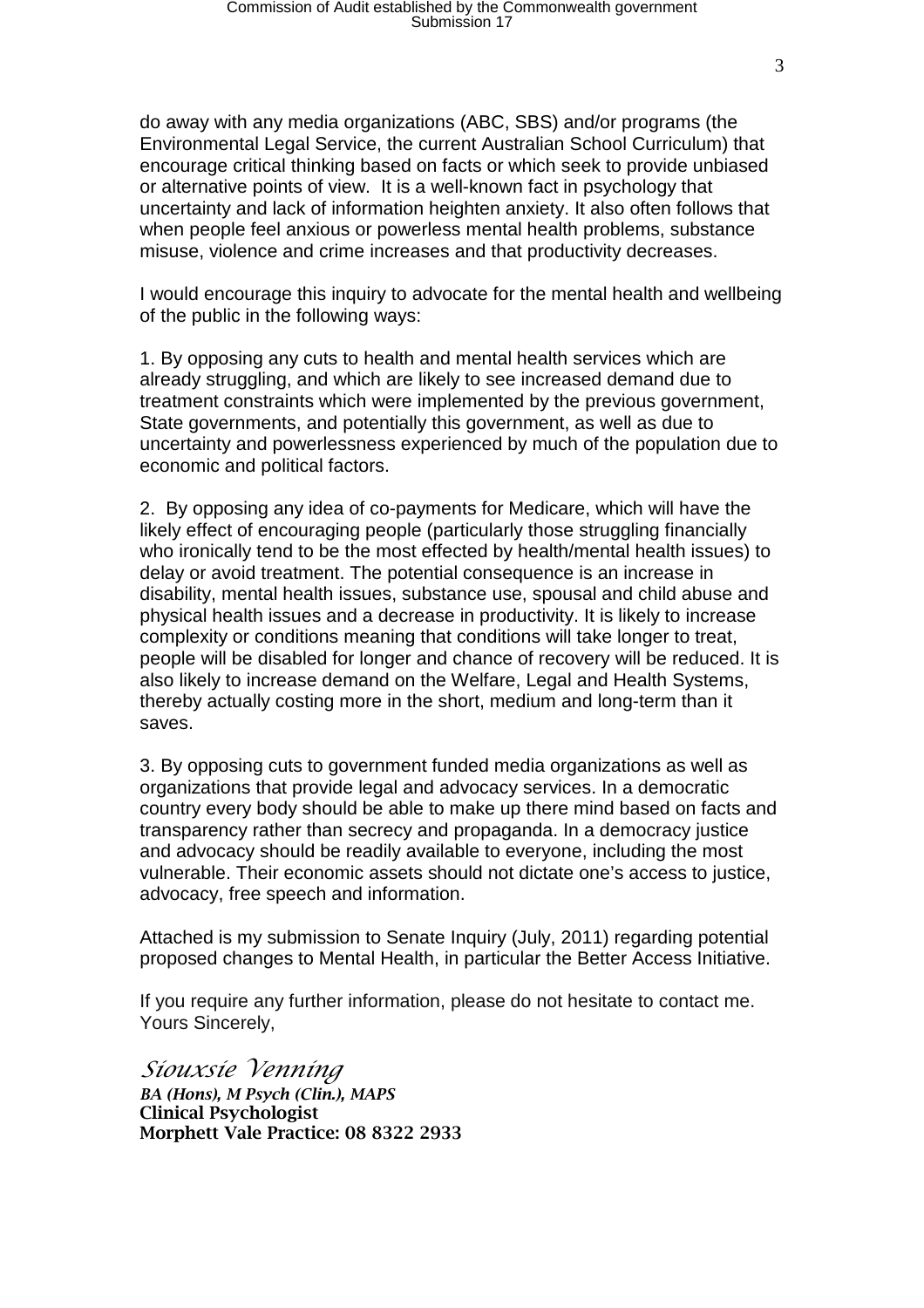# Submission to the Senate regarding proposed changes to Mental Health, in particular the Better Access Initiative

By

Siouxsie Venning *BA (Hons), M. Psych (Clin).*

July 18<sup>th</sup> 2011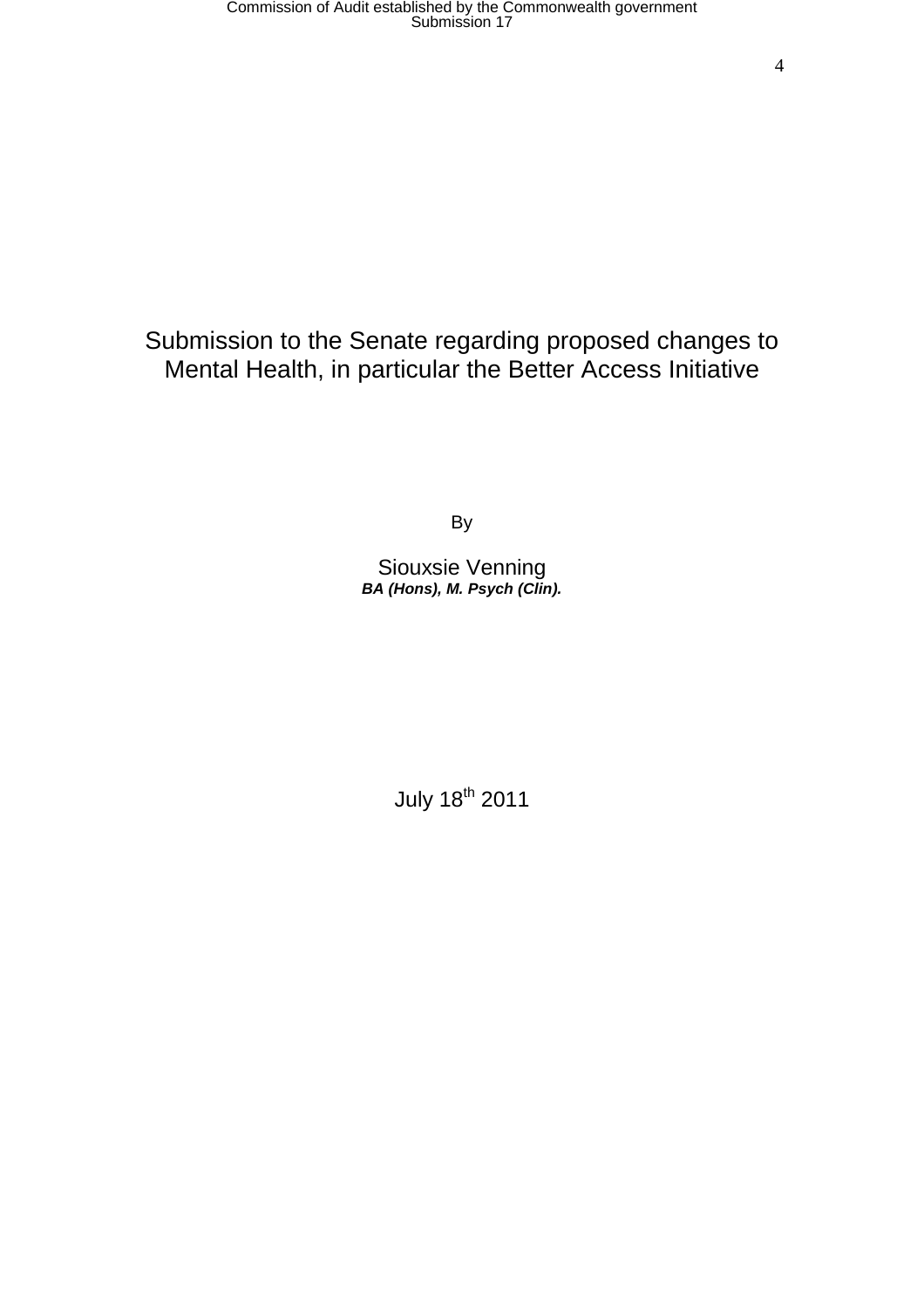Dear Senators and interested parties,

My name is Siouxsie Venning and I am a Clinical Psychologist in South Australia, practicing in Morphett Vale and Adelaide. I also practice as a visiting psychologist in Lismore, regional New South Wales. I have some concerns re the Federal Budget, the proposed changes to the Medicare rebate system for psychologists and it's impact on Mental Health. I was hoping to get both federal and state politicians to consider the impact, as I believe it has implications for both state and federal funded mental health. I also believe that the public should be made fully aware of this, particularly as the Labor Government is using Mental Health Reform as a major platform to sell this budget. I am very concerned new initiatives threaten access to adequate services for the most vulnerable. I am equally concerned that changes to rebates may mean an end to psychologists being able to assist people on low incomes as bulk-billing becomes largely unfeasible. I am also concerned that professional territorialism limiting psychology positions within the public service and onerous training/professional development requirements may herald the end of the psychology profession.

Please take the time to read this document in its entirety, as I believe it offers substantial insight into the issues being investigated by this committee. More importantly, it also offers some valid solutions.

In particular my submission seeks to address:

### **1. Changes to the Better Access Initiative, including**

**a) The impact of changes to the number of allied mental health treatment services for patients with mild or moderate mental illness under the Medicare Benefits Schedule b) Services available for people with severe mental illness and the coordination of those services**

**2. The two-tiered Medicare rebate system for psychologists:**

**a) The impact on the adequacy of mental health funding and services for disadvantaged groups**

*b) Workforce qualifications and training of psychologists*

*c) Workforce shortages*

I will argue that under-treatment of complex cases and marginalized groups can thwart recovery. Thus, reducing the amount of sessions per year is inevitably counter-productive from both a health and economic perspective.

I will assert that existing government services and their coordination, base much of their staffing on professional territorialism rather than the best interests of the clients. Managers are increasingly more likely to revise multidisciplinary positions such that they employ workers from their own discipline rather than employing staff that are trained specialists in dealing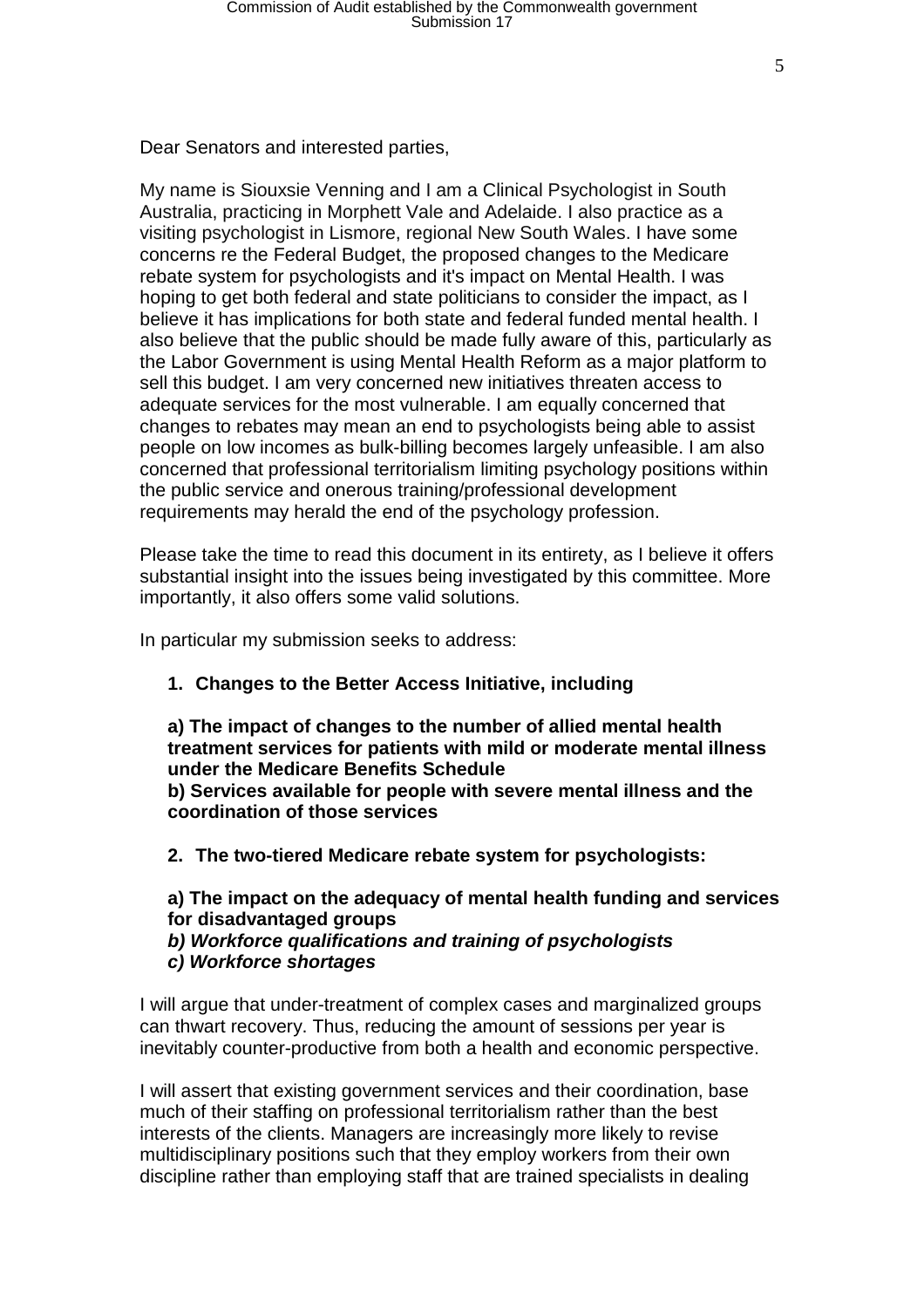with complex mental health issues and dual diagnosis.

I will discuss the potential impact of reducing the rebate for Clinical Psychologists in terms of impeding access to psychological services for the disadvantaged, differences in qualifications and training and potential workforce shortages.

I will include some solutions to the issues raised and conclude by providing an economic rationale for supporting Medicare rebates and private practice.

#### **Changes to the Better Access Initiative**

• **The impact of changes to the number of allied mental health treatment services for patients with mild or moderate mental illness under the Medicare Benefits Schedule.**

As you are aware, the Gillard Government plans to cut Medicare visits to allied health (psychologists, social workers, etc) from 12 visits, with a maximum of 18 under exceptional circumstances down to 6, with a maximum of 10 services. The Gillard Government has touted that reallocating funds the ATAPS Scheme will fill the gaps. ATAPS is a program currently accessed through the Division of General Practice to assist people with mental health issues, excluding substance related issues. Psychologists for ATAPS are usually employed or accessed directly by the Division of General Practice, where Medicare Psychologists are in Private Practice and accessed directly by clients. Many under-funded non-government services also rely on referring to Medicare Psychologists to further bolster service delivery. The Gillard Government has suggested that the reduction in Medicare sessions will mean that Private Practitioners can focus on people with "mild" mental health issues, whilst ATAPS, picks up the more severe. Sounds great in theory but will that be the case, or will people be less able to access an appropriate service. Arguments against reduction of sessions are as follows:

#### *1) People with long-term, multiple issues or complex issues require more sessions initially.*

Under-treatment wastes resources and causes the **"band aid effect",** whereby people's initial symptoms decrease only to reemerge at a later date either just as intense, worse or in a different form. Further, prematurely finishing treatment can exacerbate mental health issues or cause the client to put off further treatment. I.e.: A patient may begin to think, "because it didn't work last time, it must be a failing of either the himself/herself or the treatment so what's the point in trying to fix it." This may increase negative thinking, leading to further relapse and decrease self-efficacy.

Limiting sessions to 10 per year is fine if you are seeing clients who do not have major or multiple issues. However, many Medicare funded psychologists see a varying component (depending on where the practice is) of highly complex clients. Certainly my cases are equally split between people with moderate mental health issues and highly complex clients. These clients are all bulk-billed, such that they are not out of pocket. Many of these complex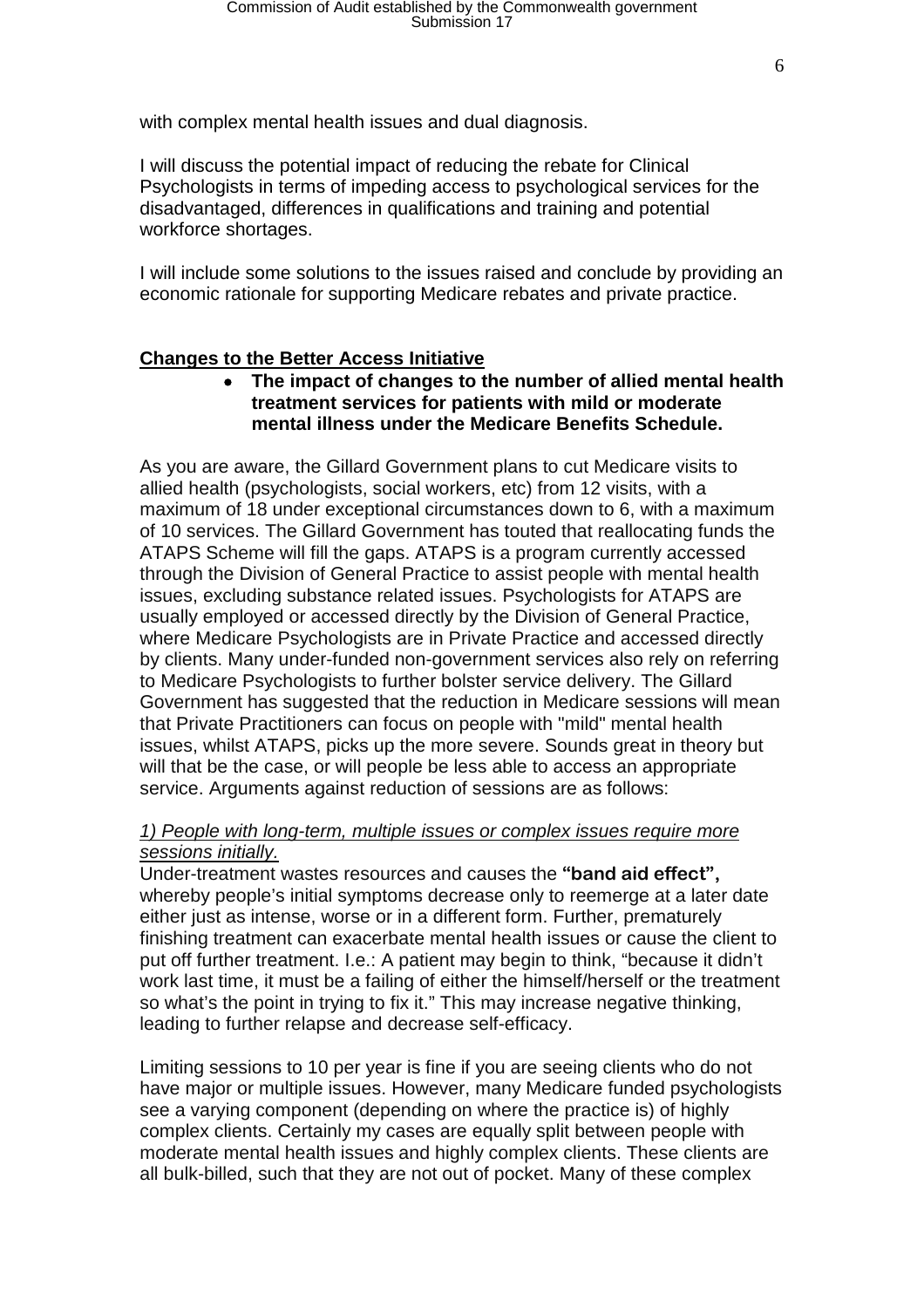clients present with substance issues, domestic violence, chronic or terminal illness and/or multiple mental health issues. A lot of these clients, particularly the domestic violence and/or substance use are unlikely to present to a "centre" or formal service until the problem becomes quite severe. However, they seem to be readily coming into non-stigmatized professional rooms, before their whole lives are off the rails. It costs a lot less in time, loss of productivity, money and resources to intervene early rather than later.

*2) Many marginalized groups avoid labeled government services or even places with multiple services due to a number of factors including stigma, fear, not understanding their condition or which service to access (e.g.: in denial re domestic violence/substance abuse but recognizing anxiety or depression), anxiety (social anxiety, agoraphobia) or having multiple issues which would require multiple referrals to different agencies.* 

Accordingly, having to present to Super Clinics or ATAPS may reduce the likelihood of the most vulnerable and/or difficult to engage groups receiving treatment.

Studies reported by our overseeing union, the Australian Psychological Society demonstrate that, unlike government claims, Better Access is quite effective in reaching marginalized groups, particularly youth, men and people in regional areas. Certainly from my experience I saw both young people and older men with undiagnosed depression, alcohol issues and anger issues that attended therapy for the first time, due to the non-stigmatized availability of accessible services. I also work with people in regional New South Wales, who have limited access to services. Moreover, via Medicare clients can be seen for multiple issues without unnecessarily being referred on to multiple services, which otherwise often happens due to services being funded to deal with some issues and not others. Being able to see a clinical psychologist often means a client can see the same person with expertise in mental health, domestic violence, substance abuse, pain management, relationship issues, parenting issues, etc. This effectively makes it easier for a client to address multiple issues and fully recover. In contrast, having to chase up multiple services or engage with multiple counsellors may result in the client either being unable to access relevant services or losing motivation for treatment. Intuitively, one could speculate that this would lead to partially treating a problem or underlying cause, leading to a greater likelihood of relapse down the track.

Axing this program (or is it just limiting it at this stage) is not really a good look for a government who on one hand seems to be butchering a program that provides easy access to psychological help with minimal stigma, when on the other hand it is heralding early intervention as a priority. As for ATAPS, it could be a good option, but the skeptic in me wonders if it's just a way of 1/ phasing out Better Access through Medicare altogether and 2/ shifting any criticism for the under-funding of ATAPS from the government themselves to the Divisions of GP's and/or localized Super Clinics. Certainly the Division of GP's must have had some qualms about this, and tenders have now gone out for other "players" to tender for the Super Clinics and control of ATAPS funds.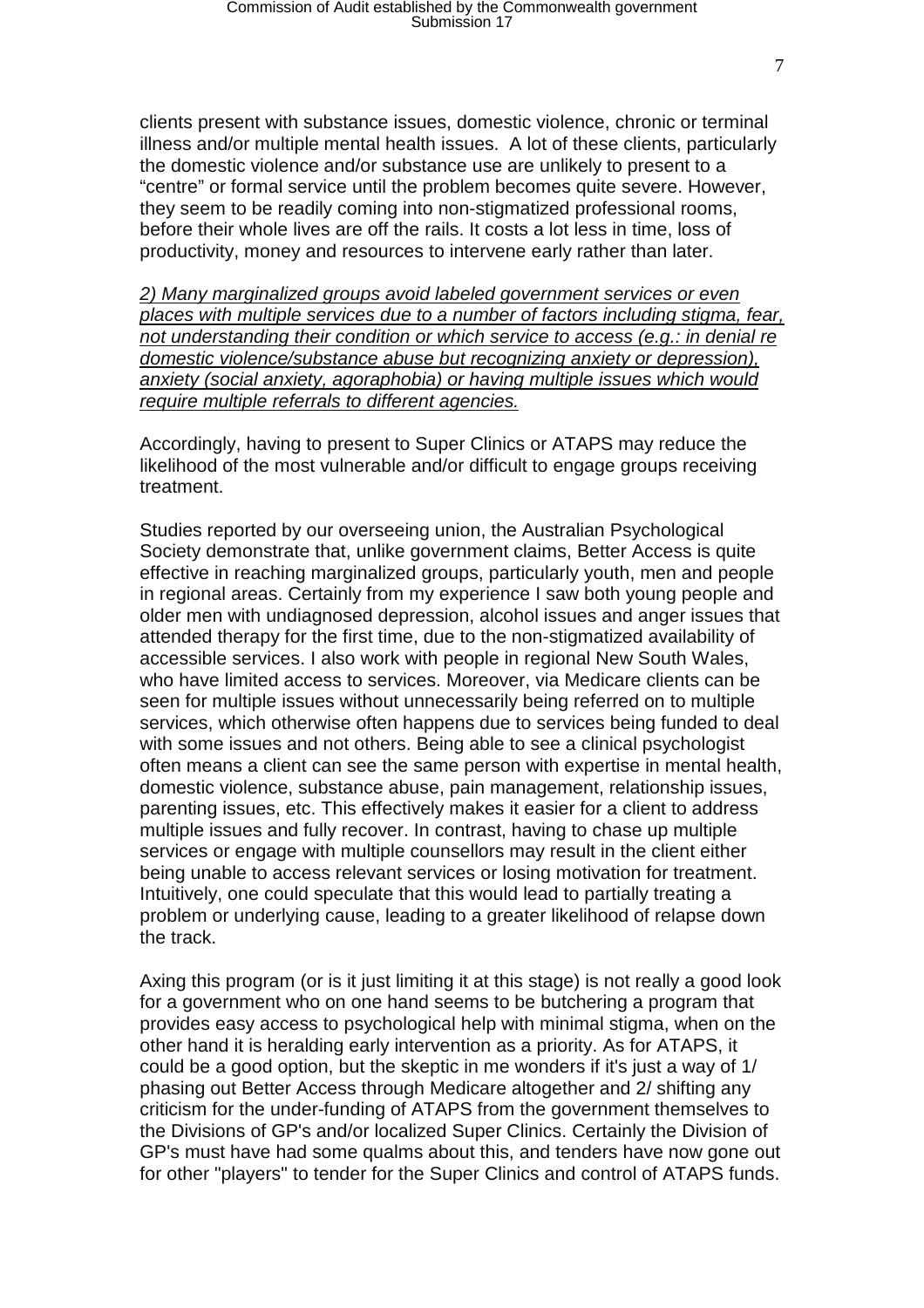Even ATAPS counselors and psychologists and the Divisions of GP's have no idea how ATAPS, its number of sessions, and it's funding is going to change at this time. Certainly, many counselors who work with ATAPS are not clinical psychologists, thus are not subject to 4-8years of specialist training in psychology plus rigorous professional development and ethical requirements. I guess only time will tell if the clients will benefit or not. What really concerns me is what happens to people who need help now, while we are waiting to find out!

Similarly, time will tell if marginalized groups are willing to access ATAPS and/or Super Clinics, or if their issues fester and spread. For example: imagine a young man with untreated depression and alcohol issues avoiding a Super Clinic or "treatment centre" and going on to develop anger issues, perpetrate domestic violence, increase substance use, become unemployed and struggle with finances and criminal issues. Am I exaggerating? Unfortunately, this was a regular occurrence pre Better Access and still occurs today. Having worked extensively in South Australian Drug and Alcohol Services and the Magistrates Mental Health Diversion Court, I can attest to the fact that **only those who were hitting "rock bottom" on a number of levels could be seen before Better Access was available.** However, I have had many men present with anger, substance, depression and anxiety issues since Better Access started, and they have gone on to address issues and increase their own and their family's health and wellbeing.

#### *3) Under-treatment or inadequate treatment by a lay-person or nonspecialist/generalist workers often costs the community, the patient, the family and the government more.*

Many of my clients have long standing mental health, drug and alcohol or domestic violence issues who did not access government run services due to stigma, long waiting lists or having multiple issues, thereby being referred from agency to agency. These clients would not be able to manage with 6-10 sessions, during the initial year of 2 of treatment. Many are notoriously hard to engage but when you do will make great gains in health and well being. They would struggle with seeing multiple clinicians, and would be at risk seeing a non-specialist counselor. There is a reason psychologists receive between 4-8 years of specific psychological training. To send many clients to a non-specialist counselor would be akin to allowing someone with a first aid certificate perform a surgical procedure. Very risky...

For Example: One of my clients had been in and out of medically based drug and alcohol services trying to address a heroin addiction for a number of years, with little improvement. After 3 years of psychological intervention, he has overcome a 20 year drug addiction, underlying anxiety and depression, an unhealthy relationship and has attained fulltime employment in a well paid position. The moral: medication and generalist counseling may be a cheap alternative but it **doesn't fix underlying problems** or teach the living skills necessary for a full recovery.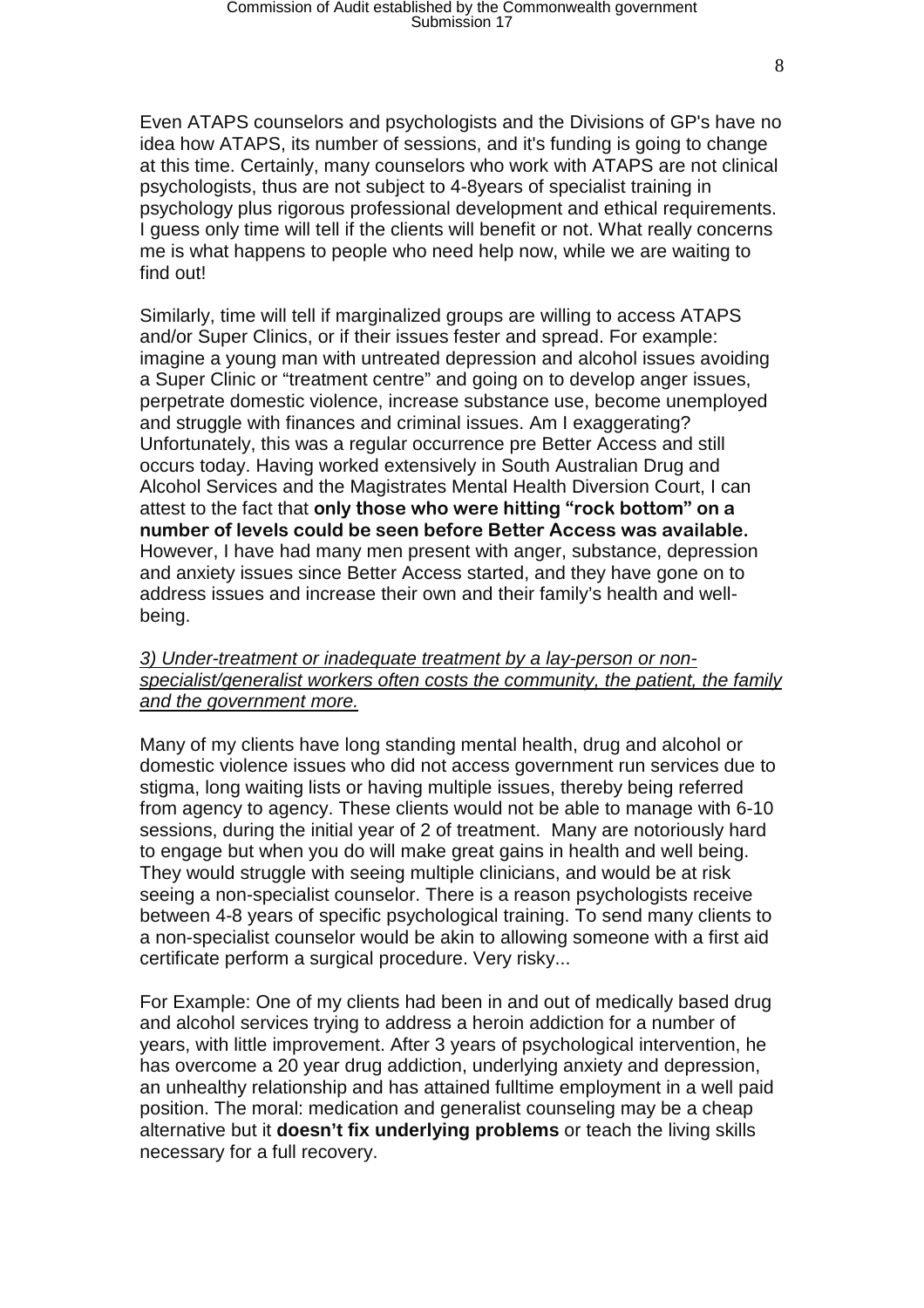#### *4) Reducing the number of sessions or the rebate and therefore the bulkbilling capacity of the Better Access Scheme will limit access to services for Marginalized Groups.*

There are a number of **marginalized groups that would be disadvantaged** by these new proposals. I have a worked with a number of women who have initially presented with anxiety, depression or substance related issues, who have later disclosed being subjected to **domestic violence**. Without Better Access many of these women would have slipped through the cracks. The nature of domestic violence is such that they either doubt their own judgment or their ability to access assistance. Moreover, many women who have been exposed to generational violence simply accept this as "normal", and therefore would be unlikely to even recognize abuse as unacceptable or their response to violence as an expected consequence. Accordingly, they would be unlikely to present to a domestic violence service, but do present to their GP and a psychologist to get the symptoms treated, whereby they are in a position to access help for the cause.

**Young people** with developing mental health issues, impulsivity, legal or substance issues also have readily presented to my service and have progressed well, but would not have the finances to pay a gap for services. **Men** also have accessed my service, as have some **migrants** from non-English speaking backgrounds. I believe many of these groups may simply not present to a formalized organization (even a Medicare Local hub) due to potential stigma and also the nature of behaviour change being subject to motivational shifts. I.e. If it's too hard or too scary people will hope for the best and stay in an unhealthy situation. Better Access to psychologists and GP's makes it safe and easy to access help.

I believe the key to disadvantaged people being able to access services is to make it a stipulation that any psychologist accepting Medicare must agree to **bulk-bill** those on a health care card. Certainly, I always bulk-bill people suffering financial hardship, irrespective of whether they have a health care card or not. I believe this should be viable for most Clinical Psychologists, if the Medicare rate is not reduced by a third, as is being considered.

#### *5) Better Access to Psychological Services aids Productivity and reduces long-term costs.*

The Better Access system also seems to be helping **productivity**. During my four years being a private provider I have had many people access my service due to **workplace issues** (bullying, burn out, chronic health and pain). These people have not wished to be subjected to the stigma and requirements of lodging a formal complaint with Workcover, but have instead sought to deal with their issues with a private clinician and, literally, get on with the job.

Moreover, I have also worked with **Carer's** of the disabled and chronically ill, Foster Carers and grandparents parenting grandchildren, all of whom struggle with little support. I wonder how many would have just given up work or their Carer's duties if affordable, non-stigmatized help had not been available. These issues are often not something that can be dealt with in 6-10 sessions or by a person with non-specialist qualifications.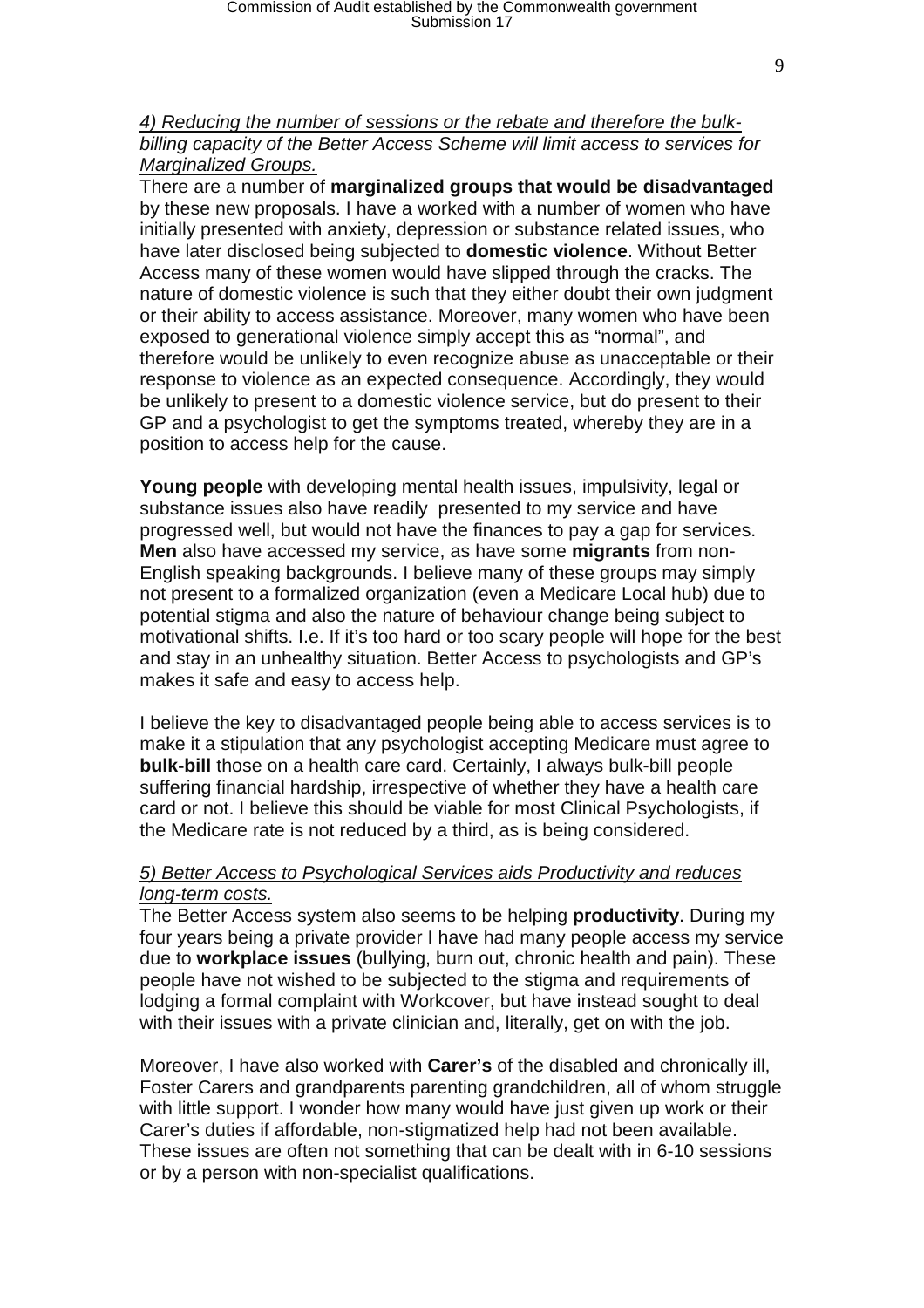The **cost** of people not receiving adequate treatment, access to nonstigmatized services and early intervention are already being borne out in the community. It can be demonstrated by the increased pressure on our hospitals, health services, community agencies, charities, police and correctional services. It can be demonstrated by the increase in domestic violence, substance use, mental health issues, physical health issues, poverty, child abuse, homelessness and crime. These are the follow on effects from **"Economic Irrationalism"**: The mistaken belief that you can save money by under-funding crucial services without the negative follow on effects from inadequate resourcing actually costing the economy (and the community) more than the estimated potential "savings".

**Early intervention** works, and early intervention is what the Better Access system offers. We are a country that needs people to work, to address their health issues, take on Carer responsibilities for the elderly, grandchildren, the disabled and the chronically ill. Imagine what will happen when all these paid and voluntary workers reach the end of their tether due to lack of support. When you vote to either uphold or decline the budget proposal ask yourself one thing …Is it worth the risk?

#### *Solution*

The number of sessions for a client per year should be based on need, not an arbitrary number. If sessions must be limited, base it on severity of symptoms as measured by a standardized test such as the DASS (Depression, Anxiety and Stress Scale), rather than on Economic Irrationalism.

#### **Services available for people with severe mental illness and the coordination of those services**

I will now address my concerns about the services and coordination of services for people with severe mental health issues.

As previously mentioned, problems with services for severe mental illness include stigma, long waiting lists, inadequate levels of staffing, generalised training instead of specialised staff, clients with multiple issues having to be referred to multiple agencies due to red tape, territorial funding and a large propensity of generalist or non-specialist staff.

Clinical psychologists are the only profession (other than psychiatrists) who study psychology for the whole period of our degree (now between 6-7 years), yet we have been slowly edged out of the public service over the past few years, by generalist workers. These workers often have a little bit of counseling experience. During my time in the Public Service I was expected to provide them with training in counseling and take over the "tricky" cases, when it all got too hard. Psychologists and these other workers (outside the discipline) get paid roughly the same amount yet positions in the health industry are becoming less and less for psychologists.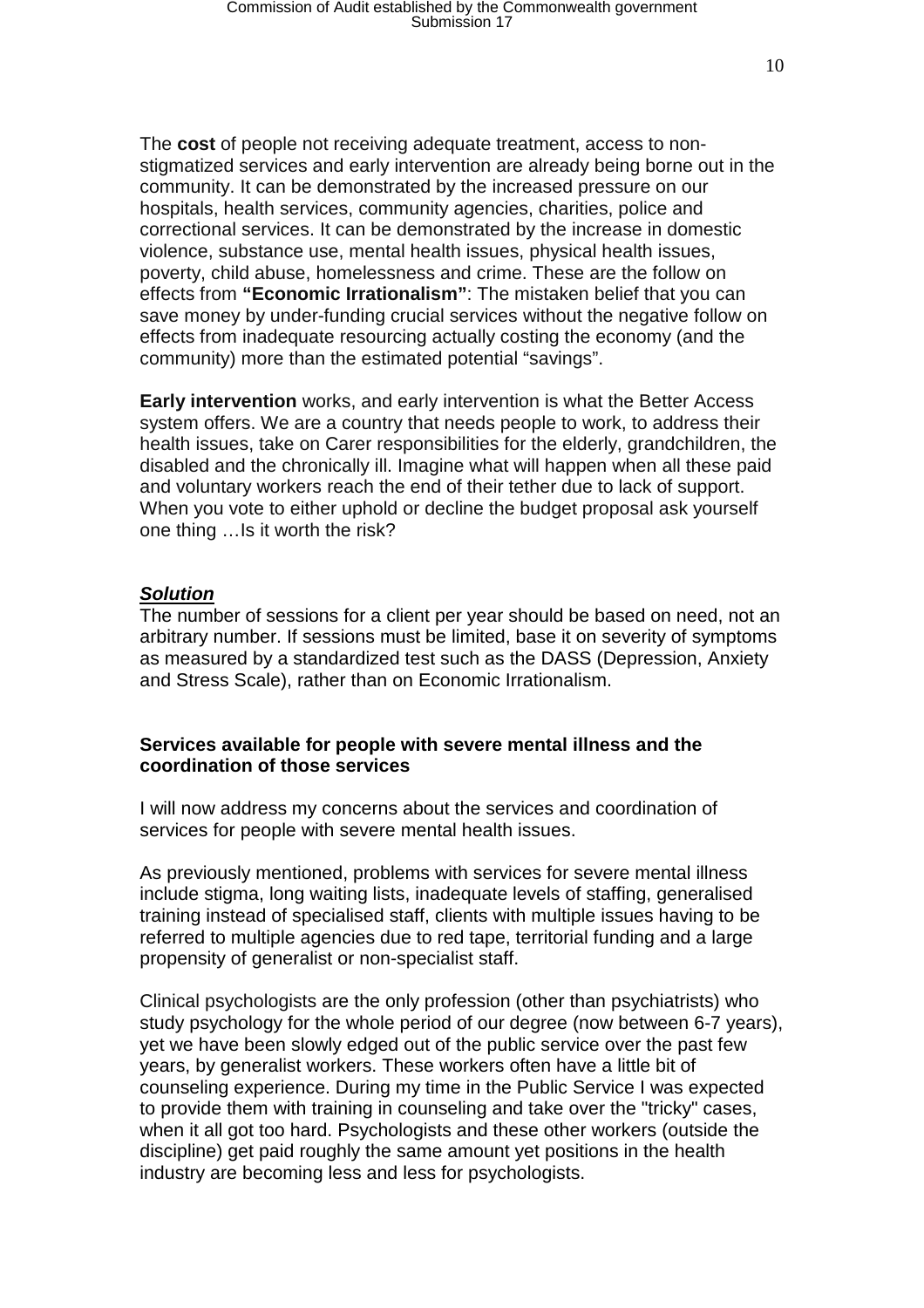Accordingly, it seems counterintuitive for Clinical Psychologists, workers with the most specialist training (other than psychiatrists), to be the least represented in mental health and drug and alcohol services. This inadvertently means that often the more severe your mental health issue is, the less likely it is that you will be treated by someone with specialist training.

The reality is that most nurses receive minimal specialist training in mental health. Social workers do receive more training in mental health and concordant dysfunctions, though both certainly receive less than 6 years. Yet the services, which target those with the most severe mental illnesses, tend to under-utilize Clinical Psychologists: specialist workers, whose training specifically targets mental health, behaviour change and motivation.

It appears a **poor use of resources** to limit psychologists to "mild" to "moderate" mental health issues. In order to address this I would like to see a stop to "professional exclusion" when government jobs are advertised. I believe this, at least in part comes about by certain professions dominating management positions, and thus, excluding or limiting positions for professions outside their own. Therefore, service coordination appears to be largely dictated by **professional territorialism** rather than in the best interest of the service or the well-being of the clients. Certainly, in South Australia both Mental Health Services and Drug and Alcohol Services are deliberately excluding psychologists from being able to apply for a variety of multidisciplinary positions. I would like to see this rectified so that the most vulnerable and complex clients have access to specialist treatment.

## The two-tiered Medicare rebate system for psychologists

## **The impact on the adequacy of mental health funding and services for disadvantaged groups.**

### *Bulk-billing will become untenable and those most in need will have reduced access to services.*

As a social justice advocate, my greatest concern about changes to the twotiered system is that it will make the capacity to bulk-bill clients untenable. In the case of my own practice I work in a lower socio-economic area, where the majority of my clientele (68% over the past 6 months) are financially disadvantaged clients who are bulk-billed. Bulk-billing is available irrespective of whether they have a health care card or whether they are a member of the ever growing "working poor". The clients who are not bulk-billed are selfidentified as not being under financial hardship, and only pay a \$30 gap.

With the higher Medicare rebate I am able to offer a high quality service, with little or no cost to clients. I am also able to offer additional free services to clients in dire need, in an effort to provide holistic, effective health-care. For example:

a) I attended court as a witness on behalf of female client who had been subjected to domestic violence when her ex-partner attempted to use the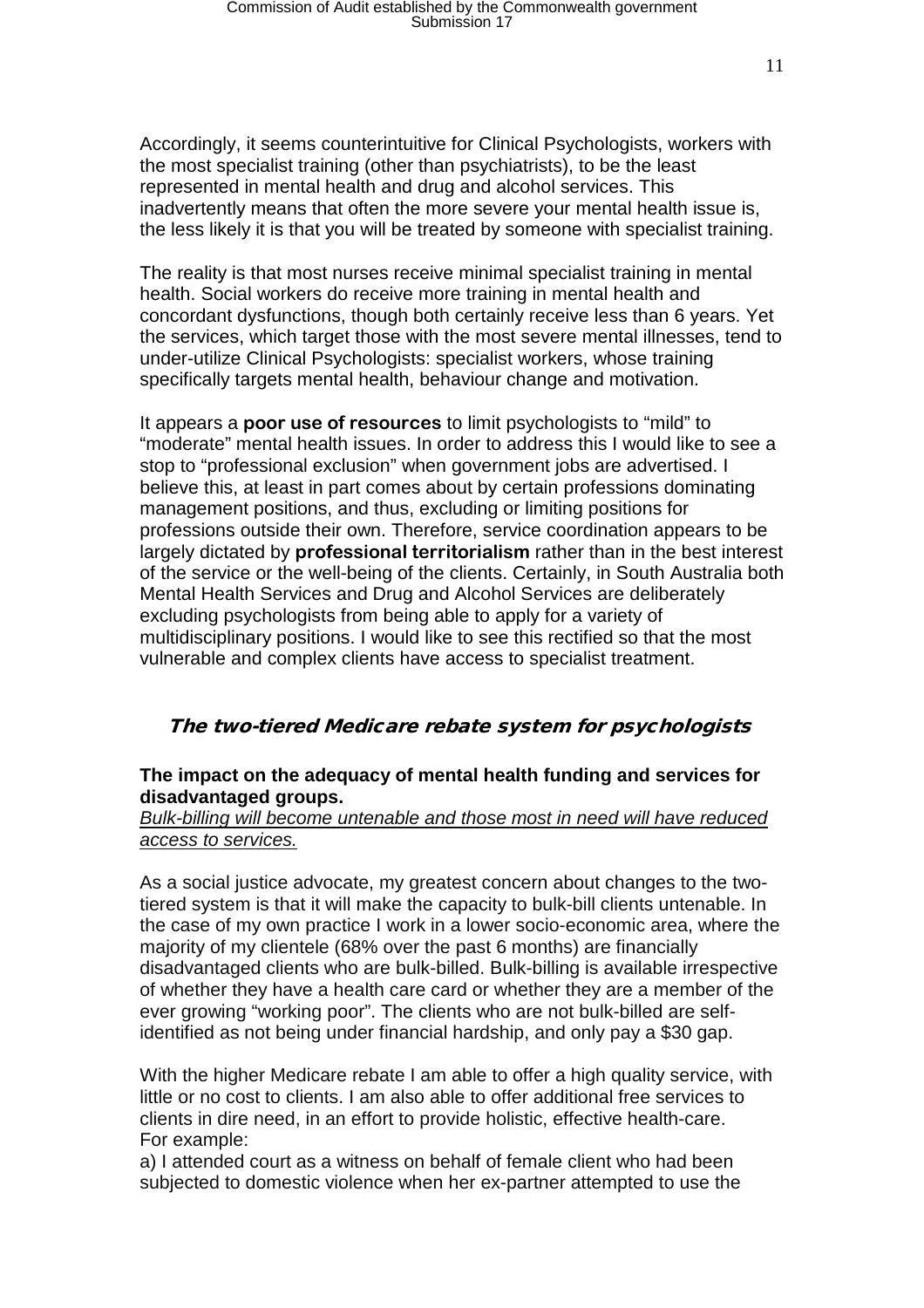Family Court System as retribution for her having the courage to leave. As the primary witness I was able to give testimony, which reduced the likelihood of their young daughter being exposed to potential abuse and trauma.

b) I regularly provide 2 hour home-based counseling to a lady suffering from a debilitating terminal illness, and am able to do so at no cost to her even after Medicare's 18 sessions have been used for the year.

c) When warranted I can supply support letters for clients in relation to housing, financial assistance, legal issues, etc.

d) I can afford the time to locate and access services which will assist clients, thereby ensuring a holistic approach to health and well-being.

Certainly, if the rebate for clinical psychologists is reduced I will have to charge a gap and/or reduce many of these extra services that assist clients to move forward more quickly.

Personally, my practice, which caters to those most in need and is based in a lower-socio economic area, will either have to change significantly or close down. A likely consequence being that I will be treating people who can afford to pay rather than treating disadvantaged clients most in need. This is likely to result in me assisting higher income groups with weight loss and study techniques rather than providing potentially life-saving services to lower income groups with domestic violence, mental health and substance abuse issues. Moreover, it is likely that many psychological practices will need to relocate to higher socio-economic areas in order to survive. This means that the most vulnerable people and those in lower-socio economic areas are probably going to be those least likely to have access to psychological services.

### **Solution**

A potential solution to avoiding these problems may be by indexing the Medicare rebate to practice location. I believe this system is currently used with GP rebates. Here, those practices located in higher-socio economic areas would receive a lower Medicare rebate, as clients are generally more able to pay a gap. Those practices located in lower-socio economic areas or endorsed as working in partnership with non-government organizations/charity programs such as Salvo-Psych (Salvation Army and Psychology partnership) or Gold Coast Drug Council would receive a higher Medicare rebate. This would enable psychologists in private practice to continue to offer bulk-billing to those most in need, who are usually the least likely to be able to afford a service.

### *Workforce qualifications and training of psychologists*

*It is generally recognized in most professions that those who spend longer in education pursuing a profession or specialty have greater expertise due to more specialized training. Thus, the extra years spent as a low or no income student are usually rewarded by higher wages than people who have not pursued extra training. If Higher wages for Registered Nurses vs. Enrolled Nurses or rebates for Specialist Doctors vs. GP's are accepted, then why are*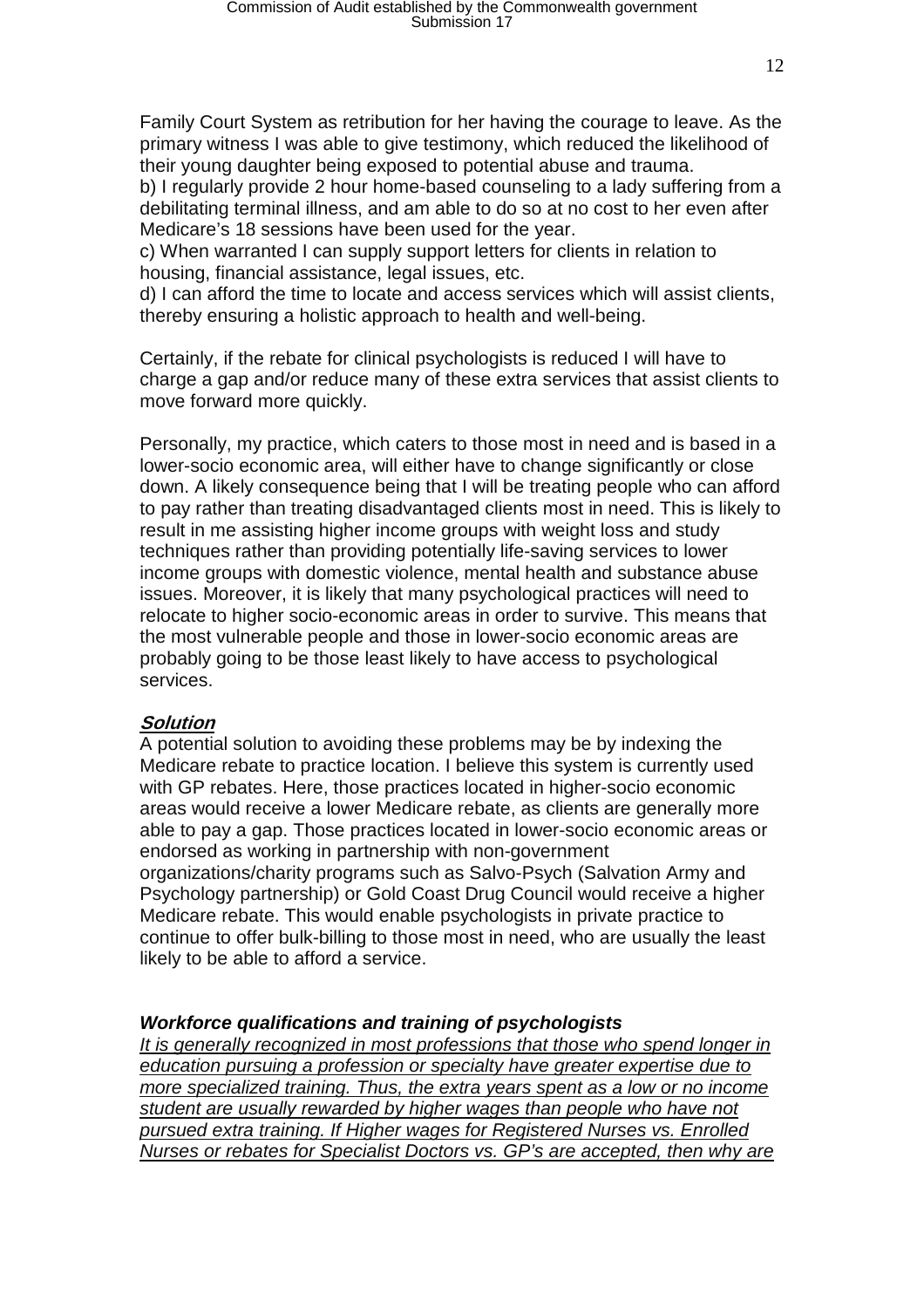### *higher rebates for Clinical Psychologists vs. Generalist Psychologists being questioned?*

As previously mentioned, clinical psychologists are the only profession (other than psychiatrists) who study psychology for the whole period of the degree (now between 6-7 years). Until 2010 in order to warrant endorsement as a Clinical Psychologist you must have completed 6 years of full time University study, along with the Full-time equivalent of 1 year of supervised clinical work, (40hrs supervision & 40hrs active professional development). The requirements have recently been increased to either 7 years University study with 1year FTE of supervised work or to 6 year of University study with 2 years FTE of supervised clinical work. These extra years of study necessarily involve financial sacrifices in that students generally do not receive a wage and incur extra HECS/HELP fees with each year of study.

In contrast, until 1994 generalist psychologists only had to complete 4 years university study in order to register. Post 1994, generalist psychologists were required to do 4 years study plus 2 years supervised work. Most commonly the 2 years of supervision took place whilst they were employed, receiving a wage and overseen by a psychologist within their agency of employment.

In most health professions the option of further study brings with it more initial financial and personal sacrifice but with greater specialization and financial rewards down the track. We would not expect a Specialist Doctor who studied for substantially longer than a GP to get an equivalent wage or Medicare rebate. Likewise, I fail to see the justification that warrants a Clinical Psychologist who has spent 6-7 years in non-paid training, get the same Medicare rebate as a generalist psychologist, who has had the opportunity to receive wages throughout their last years of training, and may or may not have been subjected to the same level of standardized optimum training which a Master of Clinical Psychology provides.

### **Solution**

As a psychologist I strongly believe that a psychologist with even a four year degree which primarily focuses on psychological intervention, should receive a higher Medicare rebate than another health profession that has not had as long specifically receiving training in Mental Health, motivation and behaviour change. After all Mental Health, motivation and behaviour change are the primary goals of the Better Access System.

However, I understand how other health professions with 4 years training may feel justified in receiving the same rebate as a generalist psychologist with 4 years training. Accordingly, I feel the two-tier system of funding whilst not ideal, is justified. However, I do believe that those who have a 4 year psychology degree should be afforded an accessible option for further study to upgrade to a clinical level. I believe greater specialization can only benefit clients and ensure that the public and the vulnerable have access to services that meet their needs safely and adequately.

### **Workforce shortages**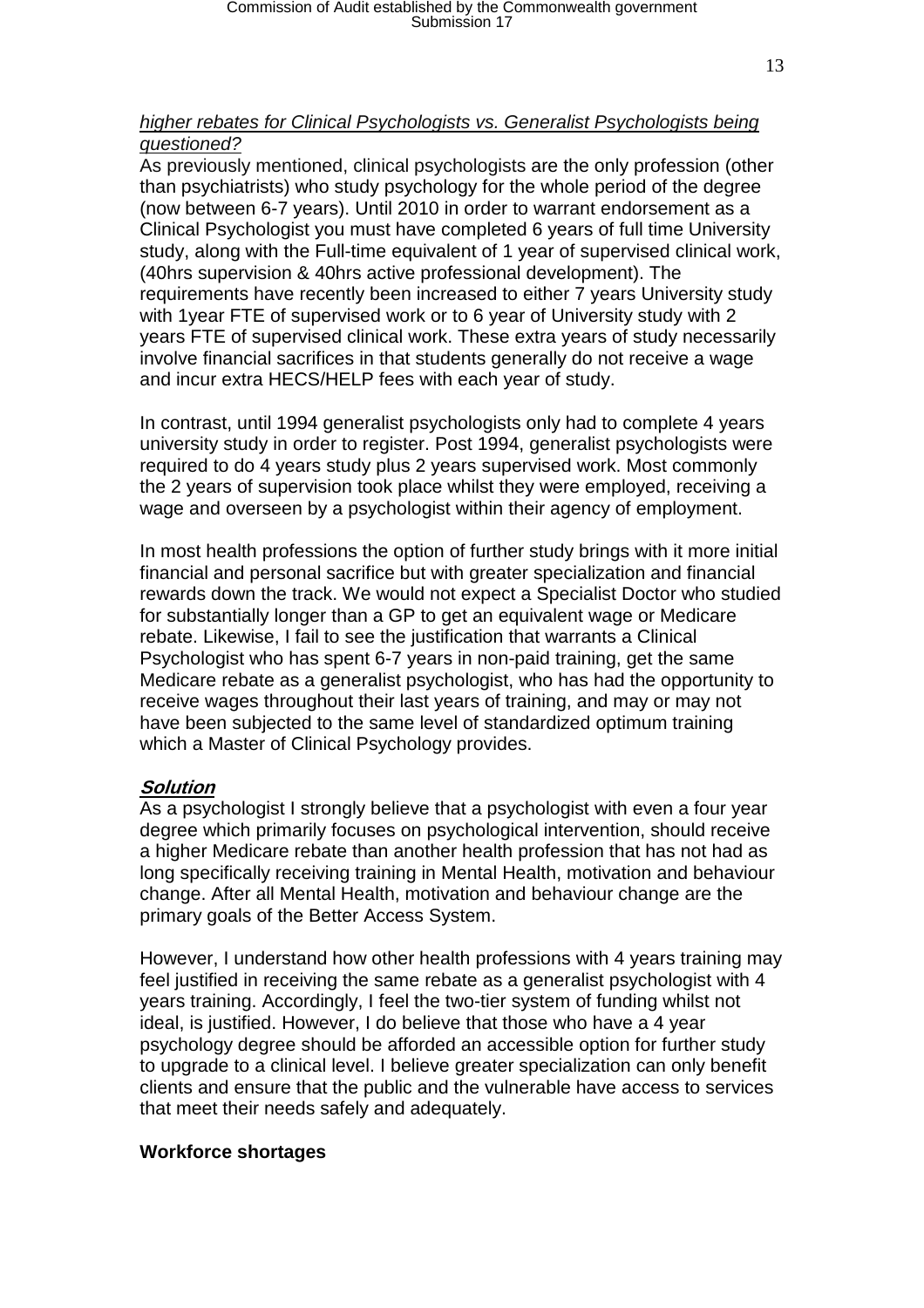14

As previously mentioned, I have some concerns as to the general trend within the health system to replace specialty positions with generic health workers, primarily due to what I have labeled "professional territorialism", rather than in the best interests of clients.

This, along with the new onerous professional development requirements and the new study requirements in order to be able to be sanctioned as a Clinical Psychologist, make me wonder why any new students would bother- just be a generalist worker in 3 years (or under) if you want to "do counseling". And this is without even considering the proposed changes to Better Access and the likely dumbing down of ATAPS, as Super Clinics try to balance adequate health care with probable under-funding.

The consequence: Huge workplace shortages of specialists in mental health, as people who wish to provide counseling, choose shorter courses which offer more generalist health training and less development of the specialist skills needed to adequately treat complex issues. The consequence for clients: superficial treatment outcomes. The consequence for the health system: a "revolving door" as clients who have been "patched up" return with the same issue (perhaps taking different forms), again and again.

## **Solution**

In order to address this I would like to see a stop to "professional exclusion" when government jobs are advertised. I believe this, at least in part comes about by certain professions dominating management positions, and thus, excluding or limiting positions for professions outside their own. Therefore, service coordination appears to be largely dictated by professional territorialism rather than in the best interest of the service or the well-being of the clients. I would like to see this rectified so that the most vulnerable and complex clients have access to specialist treatment.

*Private Practice costs the Government Less. Reducing the rebate for Clinical Psychologists will cause many private practices to either fail or be unable to provide a service to the most needy. This will increase the demand on government services, thereby costing the government more.* 

With report writing requirements, liaison with mental health, emergency and support services, responding to mental health emergencies, mandatory reporting to mental health triage or child protection, and mandatory professional development requirements, I work an average of 35 hours per week. My earnings (after practice expenses) for the 2010-2011 financial year were \$62267.48 before tax, and without including my HECs debt (which incorporates 6 rather than 4 years of study). This is with no sick leave, long service leave, or holiday leave. Prior to private practice I was working for a state government run health service and earning approximately \$43200 for a 21-hour week (35 hour equivalent \$72000), no after hours responsibilities, with Long Service Leave, Sick Leave, Study Leave and Holiday Leave.

The reason I chose to go into private practice, despite the pay decrease and the hour increase was that I wanted to be able to spend more face-to face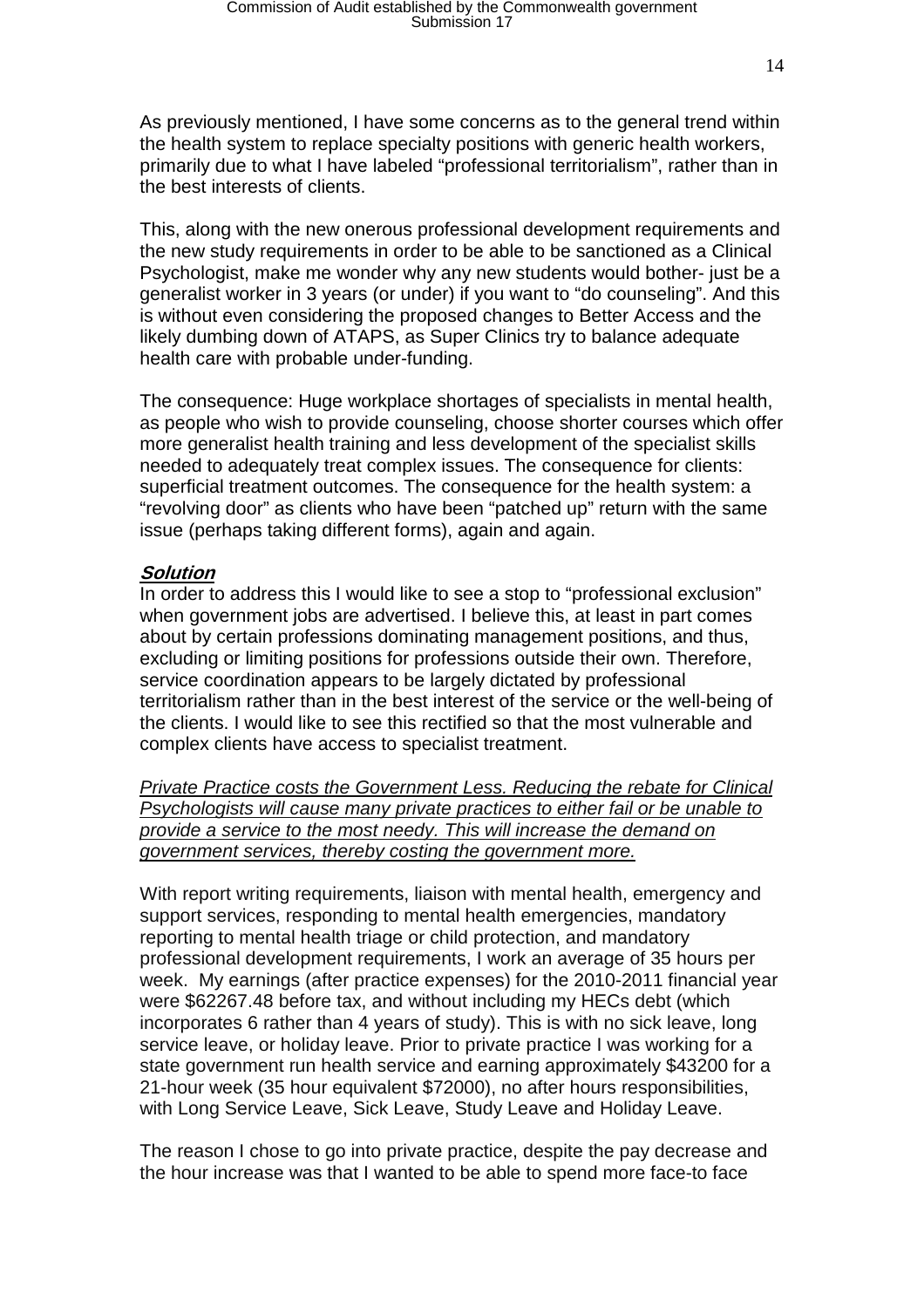time with clients. I also wished to spend less time in meaningless meetings or training staff from other disciplines with little counseling training how to do my job. Due to having flexibility I am able to see more clients and provide them with a better service than I was within a government agency. Moreover, my services as a Private Practitioner are costing the government less than they would as a government employee.

By my calculations if the Medicare rebate for clinical psychologists were to decrease from \$119.80 to \$81.60, I would earn roughly \$41511.33 for a 35 hour week, with no Sick Leave, Holiday Leave, Long Service Leave, Superannuation or Study Leave. Accordingly I would have to strongly consider either closing the practice or cease bulk-billing with a view toward tailoring services to fairly stable clients with economic means, rather than vulnerable clients, with complex issues and little financial means. I got in this business to make a difference to those most in need. Please consider the impact on these people when you consider changes to the Better Access system.

In conclusion, I hope you will consider the points raised. The implications of under-funding and under-treatment; the implications for bulk-billing and reducing service access to disadvantaged groups; the implications for the potential demise of psychology and the potential (and I believe equitable) solutions provided.

If you require any further information, please do not hesitate to contact me. Until August  $9<sup>th</sup>$ , I am best contacted via my mobile phone.

Yours Sincerely,

*Siouxsie Venning BA (Hons), M Psych (Clin.), MAPS* Clinical Psychologist Morphett Vale Practice: 08 8322 2933

N.B: Please see Appendix 1 for additional relevant information.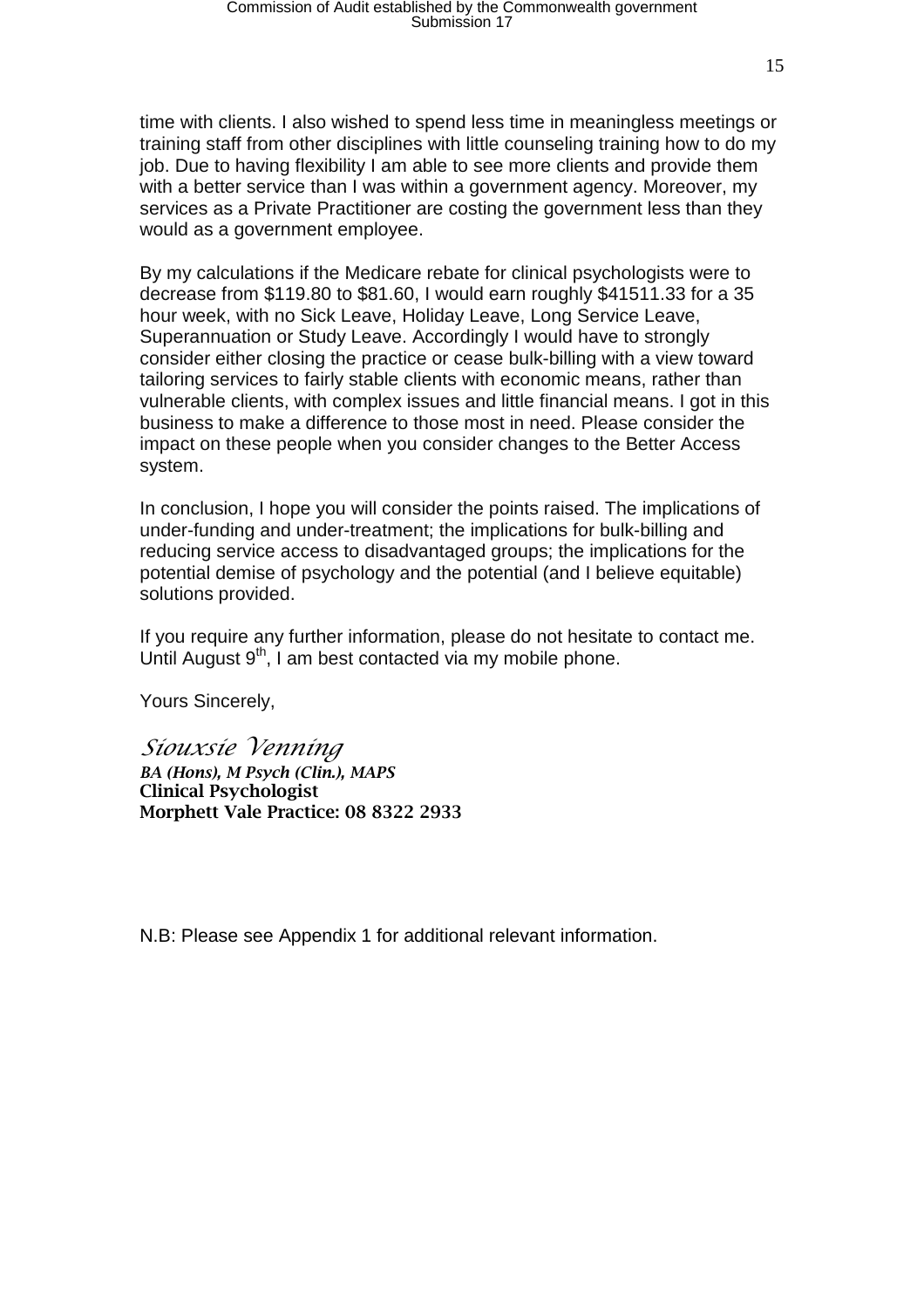## *Appendix 1*

## **A Snapshot of the People Most Effected by Your Decisions**

## **List of Bulk Billed Clients and their Diagnoses:**

Client 01: Past trauma, depression, anxiety, significant financial hardship, Work place issues.

Client 02: Chronic illness, pain, depression, disability, significant financial hardship, accommodation issues.

Client 03: Carer for Mentally ill Mother, Step Brother and Step Father. Work place issues, anxiety.

Client 04: Parenting Issues, depression and anxiety.

Client 05: Domestic violence, parenting, anxiety, personality disorder.

Client 06: Past trauma, depression, previous suicide attempts, domestic violence, anxiety.

Client 07: Domestic violence, social phobia.

Client 08: Post Traumatic Stress Disorder, past alcohol addiction, anxiety, depression, eating disorder.

Client 09: Depression, anxiety, learning disability.

Client 10: Potential prodromal psychotic illness, gender issues, social anxiety, past trauma.

Client 11: Victim of Crime, PTSD, anxiety, depression, work issues.

Client 12: PTSD, domestic violence, alcohol and substance issues, eating disorder, anxiety, depression.

Client 13: Depression, work issues.

Client 14: Social phobia, depression, severe anxiety affecting cognition and memory, work and vocational issues.

Client 15: Childhood trauma, Carer for mentally ill son, depression.

Client 16: Alcohol addiction, social anxiety, bipolar disorder.

Client 17: Work place trauma, depression, anxiety, previous domestic violence related trauma.

Client 18: Work place issues, childhood trauma, same sex issues, anger, anxiety and depression.

Client 19: Workplace trauma, PTSD, childhood and ongoing trauma caring for mentally ill parents, post natal depression and anxiety.

Client 20: Childhood trauma, domestic violence, PTSD, workplace issues, significant financial hardship.

Client 21: Alcohol addiction, domestic violence, childhood trauma, anxiety, depression, significant health issues.

Client 22: Social Phobia, generalised anxiety disorder and specific phobia.

Client 23: Agoraphobia, generalised anxiety disorder, childhood trauma.

Client 24: Former Heroin addiction, social anxiety, depression.

Client 25: Chronic illness and pain, depression, past domestic violence, anxiety and significant financial issues.

Client 26: Carer for Mentally ill spouse, foster carer for two children, depression, health issues, significant financial issues.

Client 27: Social Phobia, grief, generalised anxiety disorder, work issues.

Client 28: Relationship breakdown, grief and loss.

Client 29: Domestic violence, work and vocational issues, anxiety.

Client 30: Domestic violence, social phobia, generalised anxiety.